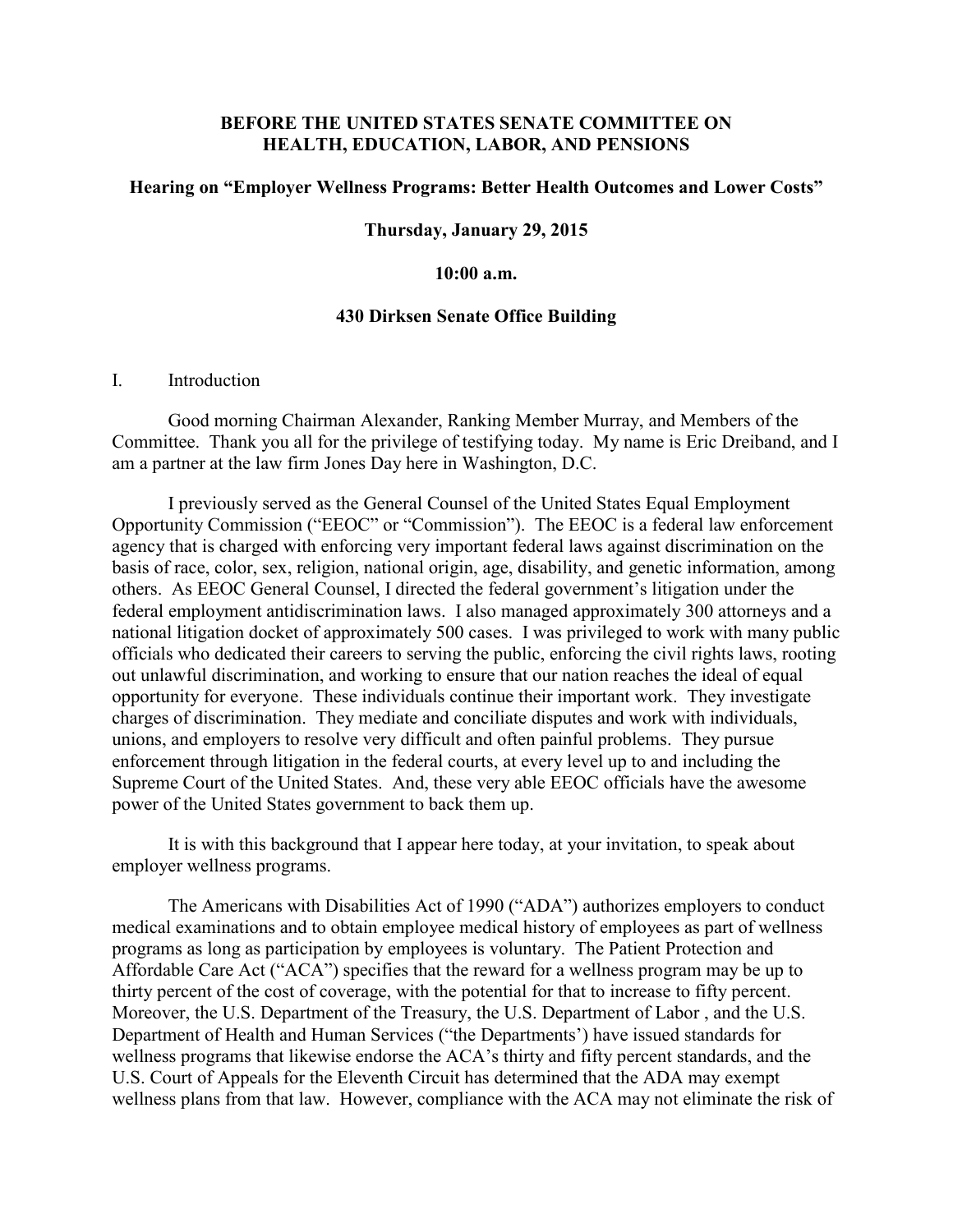ADA liability for employers, at least according to the U.S. Equal Employment Opportunity Commission ("EEOC" or "Commission"). Since March 2009, the Commission has declined to endorse any definition of what the ADA's "voluntary" standard means, and in a recent court case, the EEOC asserted that the decision by the Eleventh Circuit is wrong. So employers and employees throughout the United States are left with the rather bizarre situation in which the Congress and one part of the Executive Branch of the Government have endorsed a set of standards that it says govern wellness plans and comply with the law while the EEOC has failed or refused to explain what it will treat as a lawful "voluntary" wellness plan. The Commission's silence about this issue is perplexing, and the Congress, the EEOC, or both should clarify exactly how a wellness plan will comply with the ADA.

# II. Statutory Background

Congress enacted the Americans with Disabilities  $Act^1$  $Act^1$  in 1990. That law permits disability-related inquiries and medical examinations that are part of a "voluntary" wellness program. Specifically, the ADA states: "A covered entity shall not require a medical examination and shall not make inquiries of an employee as to whether such employee is an individual with a disability or as to the nature or severity of the disability, unless such examination or inquiry is shown to be job-related and consistent with business necessity."<sup>[2](#page-1-1)</sup> On the other hand, Section 102(d)(4)(B) of the ADA states that employers "may conduct voluntary medical examinations, including voluntary medical histories, which are part of an employee health program available to employees at that work site."<sup>[3](#page-1-2)</sup> Section 501(c)(2) authorizes employers to establish, sponsor, observe, and administer "the terms of a bona fide benefit plan that are based on underwriting risks, classifying risks, or administering such risks that are based on or not inconsistent with State law."<sup>[4](#page-1-3)</sup>

The Health Insurance Portability and Accountability Act ("HIPAA"), enacted in 1997, did not specifically address wellness programs but rather included a general prohibition against provisions in employer group health plans that discriminated against employees with respect to their plan participation based on factors such as health status, medical conditions, or claims experience.<sup>[5](#page-1-4)</sup> In 2006, in response to employer concerns that wellness programs could be deemed to violate these HIPAA nondiscrimination standards, the Departments issued regulations that exempted wellness programs from the HIPAA nondiscrimination rules if they met certain requirements.<sup>[6](#page-1-5)</sup> Those regulations authorized employers to offer financial inducements to participate in wellness plans of up to twenty percent of the cost of coverage.[7](#page-1-6)

- <span id="page-1-0"></span> $^{1}$  See 42 U.S.C. § 12101 et seq.
- <span id="page-1-1"></span> $^{2}$  42 U.S.C. § 12112(d)(4)(A).
- <span id="page-1-2"></span> $3$  42 U.S.C. § 12112(d)(4)(B).
- <span id="page-1-3"></span> $^{4}$  42 U.S.C. § 12201(c)(2). This is sometimes referred to as a "safe harbor" provision.
- <span id="page-1-4"></span> $5$  See ERISA Section 702(a), 29 U.S.C. §1182(a).
- <span id="page-1-6"></span><span id="page-1-5"></span> ${}^{6}$ See Department of Labor Regulations, 29 C.F.R. §2590.702(f).
- $^{7}$  See 78 Fed. Reg. 33158.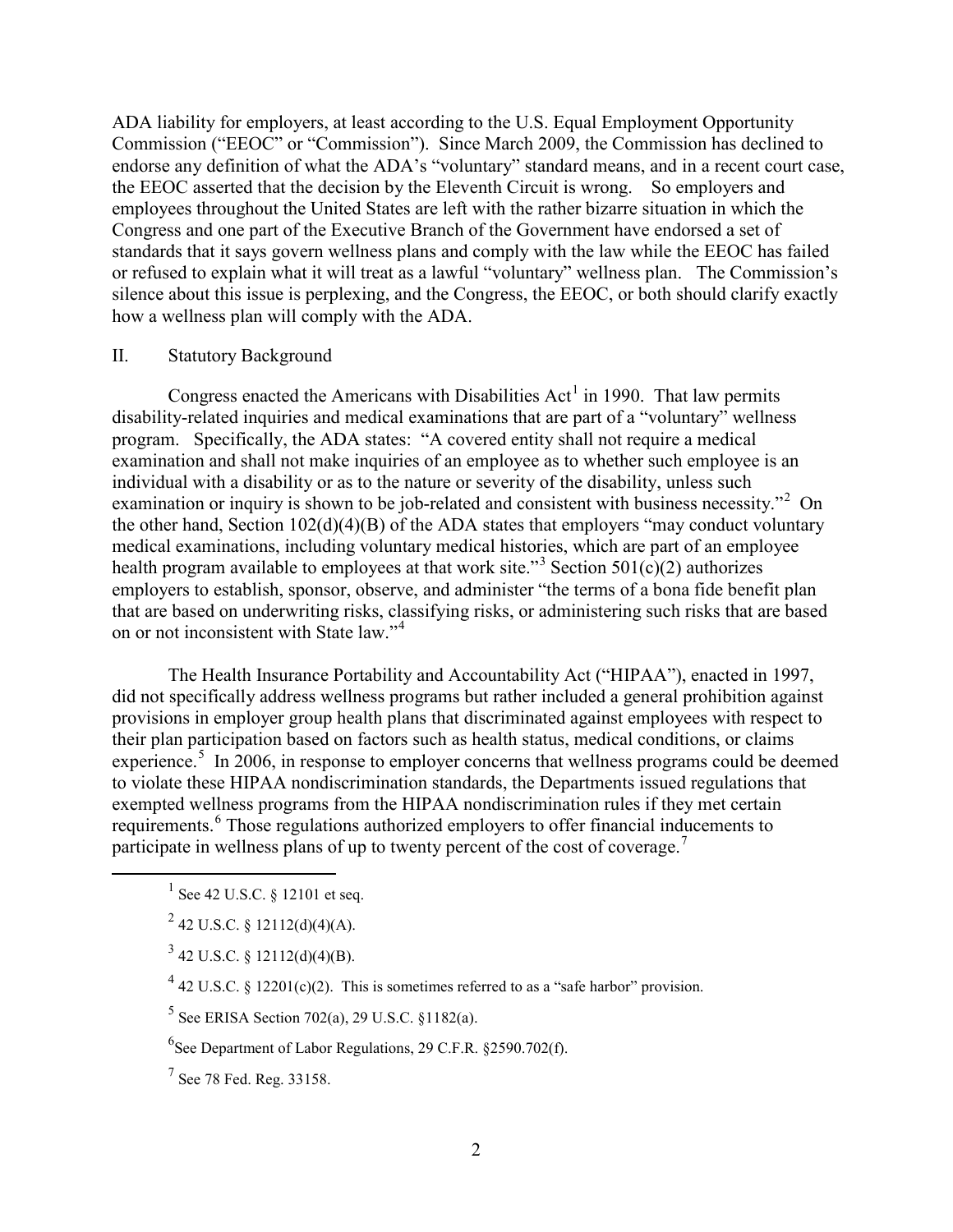In 2010, Congress passed and the President signed the Patient Protection and Affordable Care Act, commonly called the Affordable Care Act or the "ACA." With respect to wellness programs, the ACA provides that "[a] reward may be in the form of a discount or rebate of a premium or contribution, a waiver of all or part of a cost-sharing mechanism (such as deductibles, copayments, or coinsurance), the absence of a surcharge, or the value of a benefit that would otherwise not be provided under the plan."<sup>[8](#page-2-0)</sup> Specifically, the ACA states that the reward for a wellness program "shall not exceed 30 percent of the cost of the coverage in which an employee or individual and any dependents are enrolled. . . The Secretaries of Labor, Health and Human Services, and the Treasury may increase the reward available under this subparagraph to up to 50 percent of the cost of coverage if the Secretaries determine that such an increase is appropriate."<sup>[9](#page-2-1)</sup>

### III. EEOC and Judicial Positions on Wellness Programs

According to the EEOC, a wellness program is "voluntary" if the employer "neither requires participation nor penalizes employees who do not participate."<sup>10</sup> In a letter dated January 6, 2009 – two weeks before President George W. Bush left office – the EEOC's Office of Legal Counsel announced that a wellness plan would be "voluntary" (and therefore lawful) if "the inducement to participate" does not "exceed twenty percent of the cost of employee only or employee and dependent coverage under the plan, consistent with regulations promulgated pursuant to the Health Insurance Portability and Accountability Act."<sup>11</sup> The EEOC explained that "[b]orrowing from the HIPAA rule is appropriate because the ADA lacks specific standards on financial inducements, and because it will help increase consistency in the implementation of wellness programs."<sup>12</sup>

<span id="page-2-7"></span>On March 6, 2009, however, the EEOC rescinded this statement and announced that it was "continuing to examine what level, if any, of financial inducement to participate in a wellness program would be permissible under the ADA."<sup>13</sup> EEOC's "examination" has continued for nearly six years, and when this examination will conclude, if it ever does, is unclear. On January 18, 2013, EEOC reiterated that "[t]he EEOC has not taken a position on whether and to what extent a reward amounts to a requirement to participate, or whether withholding of the reward from non-participants constitutes a penalty, thus rendering the program involuntary."<sup>[14](#page-2-6)</sup> EEOC held a hearing about wellness plans on May 8, 2013<sup>[15](#page-2-7)</sup>, and more

<sup>9</sup> *Id*.

<sup>10</sup> See http://www.eeoc.gov/policy/docs/guidance-inquiries.html.

<span id="page-2-6"></span><span id="page-2-5"></span><span id="page-2-4"></span><span id="page-2-3"></span><span id="page-2-2"></span><span id="page-2-1"></span><span id="page-2-0"></span> $11$  See EEOC Opinion Letter, Jan. 6, 2009 at 2, rescinded on March 6, 2009, http://pdfserver.amlaw.com/cc/WellnessEEOC2009.pdf.

 $^{12}$  *Id*.

<sup>13</sup> See http://www.eeoc.gov/eeoc/foia/letters/2009/ada\_disability\_medexam\_healthrisk.html.

<sup>14</sup> See http://www.eeoc.gov/eeoc/foia/letters/2013/ada\_wellness\_programs.html.

 $842$  U.S.C. § 300gg-4(j)(3)(A).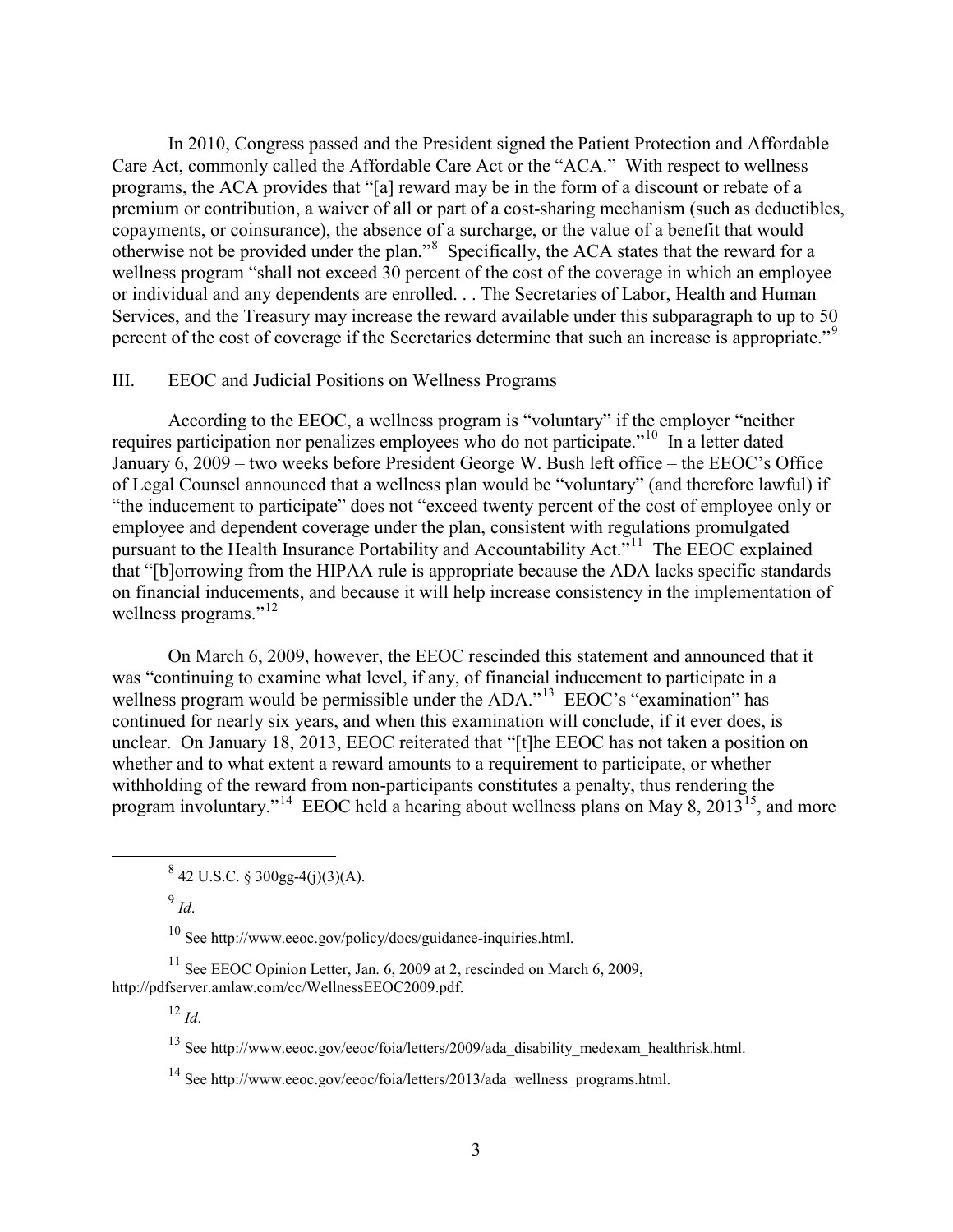than 18 months after that hearing, the EEOC apparently is still "continuing to examine" its position about wellness plans.

The courts and the Departments are not waiting for the EEOC. On August 20, 2012, the U.S. Court of Appeals for the Eleventh Circuit rejected a challenge to a wellness program that imposed a \$20 charge on each biweekly paycheck issued to employees who enrolled in the employer's group health insurance plan and refused to participate in the employee wellness program.[16](#page-3-0) The court reasoned that a "safe harbor" contained in the ADA permits employers to make disability-related inquiries and give medical examinations to observe the terms of a "bona fide benefit plan," and because the \$20 charge was a "term" of the employer's health plan, the plan was "bona fide" and therefore lawful.<sup>[17](#page-3-1)</sup>

On June 3, 2013, the Departments issued rules that permit employers to "reward" employees who participate in wellness plans, including plans that involve health-related questionnaires or biometric tests, by offering financial inducements up to 30 percent of the cost of health coverage and as high as 50 percent for "programs designed to prevent or reduce tobacco use."<sup>[18](#page-3-2)</sup>

IV. EEOC Lawsuits Against Employers

Even though EEOC has yet to provide employers guidance on what is "voluntary," the agency has filed multiple lawsuits against employers for their wellness programs. In August 2014, the EEOC filed a lawsuit that alleged that a wellness program violated the ADA.<sup>19</sup> In its complaint, the EEOC alleged that Orion Energy Systems' wellness program was not "voluntary" and therefore violated ADA Section  $102(d)(4)(A)^{20}$  In its Answer, Orion denied that its wellness program violated the ADA and, listed as some of its affirmative defenses, stated that the program is a "bona fide benefit plan" and that the medical examinations were "voluntary."<sup>[21](#page-3-5)</sup>

<sup>16</sup> See *Seff v. Broward County*, 691 F.3d 1221 (11th Cir. 2012).

<sup>17</sup> *Id*. at 1223-24.

 $18$  See

<span id="page-3-2"></span><span id="page-3-1"></span>http://webapps.dol.gov/FederalRegister/HtmlDisplay.aspx?DocId=26880&AgencyId=8&DocumentType=2.

<span id="page-3-3"></span><sup>19</sup> See http://www1.eeoc.gov//eeoc/newsroom/release/8-20-14.cfm?renderforprint=1. See also *EEOC v. Orion Energy Systems, Inc.*, Case No. 14-1019 (E.D. Wis. Complaint filed Aug. 20, 2014).

<span id="page-3-4"></span><sup>20</sup> Plaintiff EEOC's Complaint at 5-6, *EEOC v. Orion Energy Systems, Inc.*, Case No. 14-1019 (E.D. Wis. filed Aug. 20, 2014). The EEOC also alleges that Orion retaliated against an employee for her objections against the wellness program, and that Orion "interfered, coerced, and intimidated" the employee in violation of the ADA. *Id*. at 6-7.

<span id="page-3-5"></span><sup>21</sup> Defendant Orion Energy Systems' Answer at 4-5, *EEOC v. Orion Energy Systems, Inc.*, Case No. 14- 1019 (E.D. Wis. filed Oct. 16, 2014).

<sup>(</sup>continued…)

<span id="page-3-0"></span><sup>15</sup> See http://www.eeoc.gov/eeoc/newsroom/release/5-8-13.cfm; http://www.eeoc.gov/eeoc/meetings/5-8- 13/index.cfm.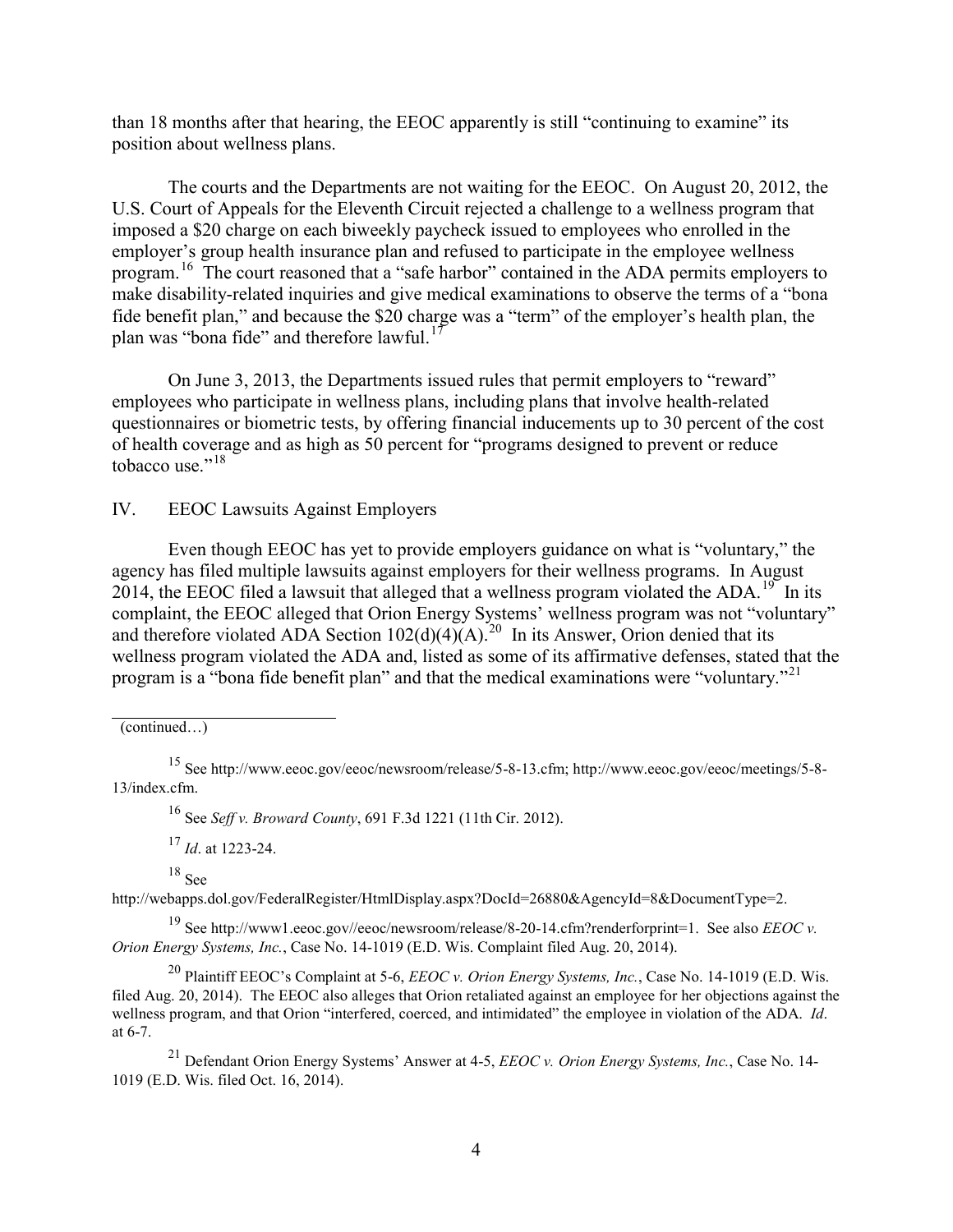One month later, in September 2014, the EEOC brought suit against Flambeau, Inc., a plastics manufacturer, alleging that the employer violated the ADA because its wellness program "required that employees submit to biometric testing and a 'health risk assessment,' or face cancellation of medical insurance, unspecified 'disciplinary action' for failing to attend the scheduled testing, and a requirement to pay the full premium in order to stay covered."<sup>[22](#page-4-0)</sup> In its Answer, Flambeau stated that its program was a "bona fide benefit plan" and that the biometric testing and health risk assessments were voluntary and thus deniedthat its program violated the  $ADA.<sup>23</sup>$  $ADA.<sup>23</sup>$  $ADA.<sup>23</sup>$ 

In its third lawsuit, filed in October 2014, the EEOC pursued a different strategy by seeking a temporary restraining order and preliminary injunction against Honeywell International, Inc. for its wellness program.<sup>[24](#page-4-2)</sup> The EEOC alleged that Honeywell's wellness program is an involuntary medical examination that was not job related and therefore in violation of the ADA.<sup>25</sup> Honeywell argued that its wellness program: (1) is covered under the ADA's safe harbor provision (Section 501 $(c)(2)$ ); and (2) comports with the ADA's voluntary wellness program provision (Section  $102(d)(4)(B)$ ).<sup>26</sup> Moreover, Honeywell maintained that the ACA illustrated "Congress' express approval of surcharges used in conjunction with wellness programs."[27](#page-4-5) In response, EEOC argued that Honeywell's wellness program was not "voluntary," the Eleventh Circuit's decision is wrong, and that "compliance with HIPAA and the ACA are not defenses to the ADA." [28](#page-4-6)

The court in *Honeywell* ultimately rejected the EEOC's position and declined to issue a preliminary injunction. The court determined that the EEOC failed to establish the threat of irreparable harm and that additional factors weighed against an injunction.<sup>29</sup> The court also noted that "great uncertainty persists in regard to how the ACA, ADA and other federal statutes

<sup>24</sup> *EEOC v. Honeywell Int'l, Inc.*, Civil No. 14-4517 (D. Minn. Oct. 27, 2014).

<sup>26</sup> *Id*. at \*13.

 $^{27}$  *Id.* at \*14.

<span id="page-4-0"></span><sup>&</sup>lt;sup>22</sup> See http://www1.eeoc.gov//eeoc/newsroom/release/10-1-14b.cfm?renderforprint=1. See also Plaintiff EEOC's Complaint, *EEOC v. Flambeau, Inc.*, Case No. 14-638 (W.D. Wis. filed Sept. 30, 2014).

<span id="page-4-1"></span><sup>23</sup> Defendant Flambeau's Answer, *EEOC v. Flambeau, Inc.*, Case No. 14-638 (W.D. Wis. filed Nov. 24, 2014).

<span id="page-4-3"></span><span id="page-4-2"></span><sup>&</sup>lt;sup>25</sup> *EEOC v. Honeywell Int'l, Inc.*, Civil No. 14-4517, 2014 U.S. Dist. LEXIS 157945, at \*11 (D. Minn. Nov. 6, 2014). Under the program, Honeywell employees that choose to participate agree to undergo biometric testing and become eligible for an HSA in which Honeywell contributes \$250 to \$1,500 to qualified employees in a certain salary range. *Id*. at \*2-4. Those employees who choose not to participate in the program do not qualify for a company-sponsored HSA and must also pay a \$500 surcharge. *Id*. at \*4.

<span id="page-4-7"></span><span id="page-4-6"></span><span id="page-4-5"></span><span id="page-4-4"></span><sup>&</sup>lt;sup>28</sup> Plaintiff EEOC's Memorandum in Support of EEOC's Application for Temporary Restraining Order and an Expedited Preliminary Injunction at 13-19, *EEOC v. Honeywell Int'l, Inc*., Civil No. 14-4517, 2014 U.S. Dist. LEXIS 157945 ( D. Minn. filed Oct. 27, 2014).

<sup>29</sup> *Honeywell Int'l, Inc.*, Civil No. 14-4517, 2014 U.S. Dist. LEXIS 157945, at \*5-10.